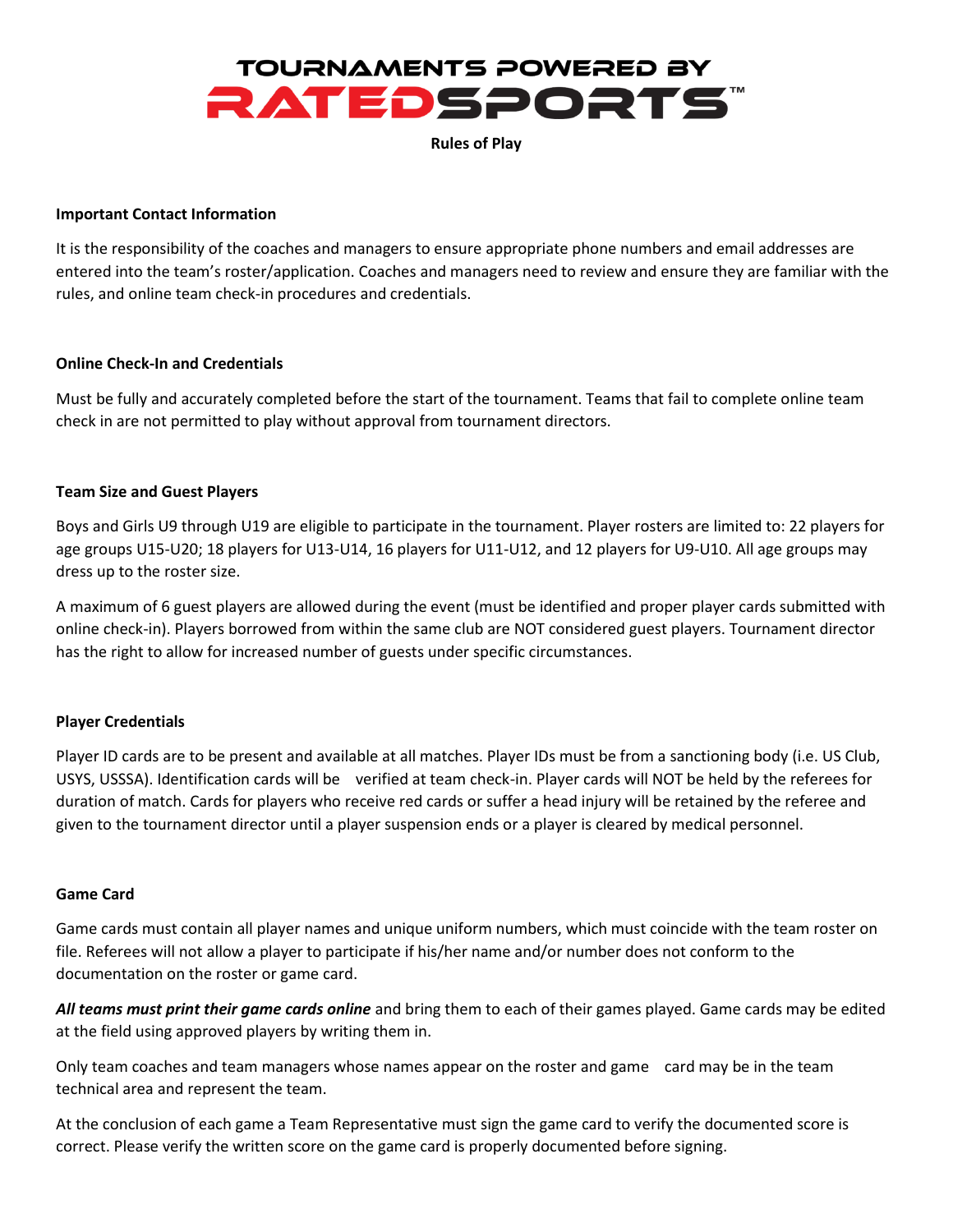Once the card is signed and turned in by the referee the score may no longer be disputed.

## *\*\*Please ensure the game cards are returned to the referee at the end of each game.*

#### **Player Equipment**

It will be at the Referee or tournament director's discretion to determine the safety and suitability of player equipment including the wearing of an orthopedic cast or hard brace. Shin guards are mandatory for all players.

A soft cast may be allowed at the discretion of the referee or Tournament Director.

Braces and other equipment are subject to inspection and approval by the referee before each match.

### **Head Injury Policy**

The tournament follows and adheres to the policies and procedures of US Soccer for treatment and return to play for all head injuries. A player suffering a head injury, at the direction of the referee, must be removed from play and see event medical staff for initial consultation. A player may not return until given proper clearance.

The referee will retain a player pass in the event of a head injury and turn it into the tournament headquarters.

### **Competition Format**

Times apply for both bracket and semi- finals/finals. There will be no overtime. Semi/finals will have PKs if necessary.

The Tournament Director reserves the right to alter game formats to enhance competition and improve the overall quality of tournament play. Each team is guaranteed a minimum of three (3) games.

Pool play matches ending in a tie will be recorded as such (no PK's). Semi-final and championship games ending in a tie will go immediately to FIFA penalty kicks to determine the winner. Teams will have approx. 5-minute halves.

Format of play is aligned with recommended US Soccer formats for all age groups with the exception that no games will exceed outline halves below for this tournament to allow efficient scheduling of all games within the weekend time frame. Game parameters for each age groups are presented in the competition format table.

#### **Competition Format Table**

| Age group | <b>Players</b> | <b>Duration</b> | <b>Ball</b> |
|-----------|----------------|-----------------|-------------|
| U9-U10    |                | $2 \times 20$   |             |
| U11-U12   |                | $2 \times 25$   |             |
| U13-U14   | 11             | $2 \times 30$   |             |
| U15-U19   | 11             | $2 \times 35$   |             |
|           |                |                 |             |
|           |                |                 |             |

**FOUR TEAM Divisions:** Will consist of one group. Each team will play each other one time with the top two teams advance to a championship game to determine 1st and 2nd place.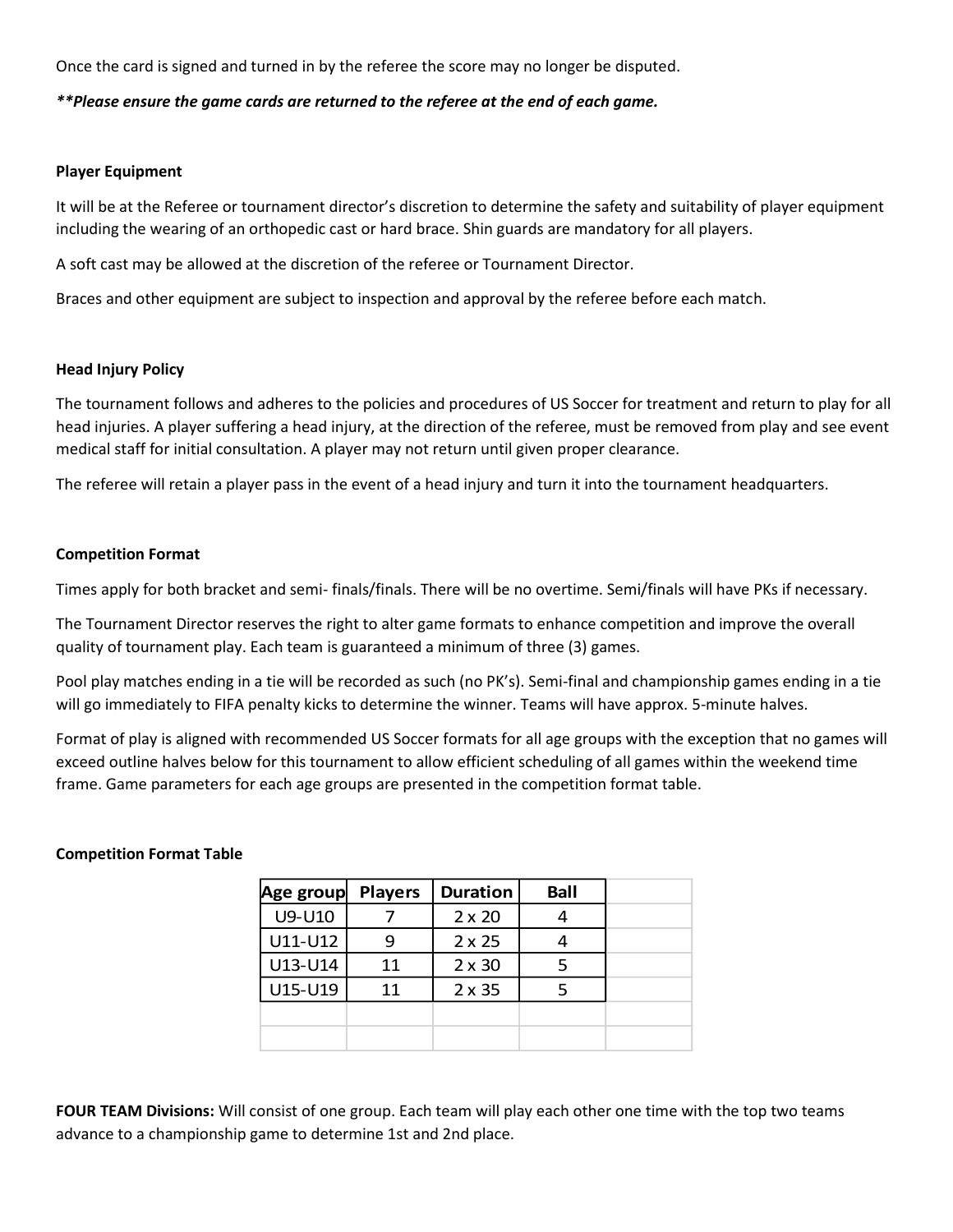**FIVE TEAM Divisions**: Each team will play the others once for a total of 4 matches. Top two teams play in a final match for championship.

**SIX TEAM DIVISIONS:** Divisions will consist of 2 groups of 3 teams. Each team will play each team within its bracket and one cross over game for a total of 3 games. Each bracket winner will play in a Final. There is no consolation match.

**EIGHT TEAM DIVISIONS:** Divisions will consist of two brackets of four teams. Each team will play each team within its bracket for a total of three matches. The group winner of each bracket will then play in a Final. There is no consolation match.

# **Point System**

The following point system will be used to determine the standings during pool play and preliminary rounds:

- 3 points for a win
- 1 point for a tie
- 0 points for a loss

No points are deducted for accumulated red or yellow cards

FORFEIT will be scored as a 2-0 win for the winning team.

# **TIE IN GROUP STANDINGS**

In the case of a tie in group standings, placement will be determined by the following (in the EXACT order, top to bottom, written below). If there is a 3-way tie, will follow same order until one team is eliminated. The two teams left will start again from the beginning.

- ➢ Head-to-head
- ➢ Most Wins
- $\triangleright$  Goal differential
- ➢ Goal Against
- ➢ Goals Forward

If a two-way tie exists after all steps, FIFA kicks from the Penalty Mark will be taken fifteen minutes prior to the scheduled start of the Final match. Teams will be notified by phone/text message of the exact time and location of the penalty kicks.

# **Sideline Assignments**

Both teams will sit on the same side of the field in the Technical Area. Only players and team personnel whose names appear on the team roster may be in the technical area. Spectators must sit on the sideline opposite their team bench without crossing the midfield line during the entire match. Spectators must remain at minimum of 3 yards away from the sideline. No spectator affiliated with a team may sit on either end line.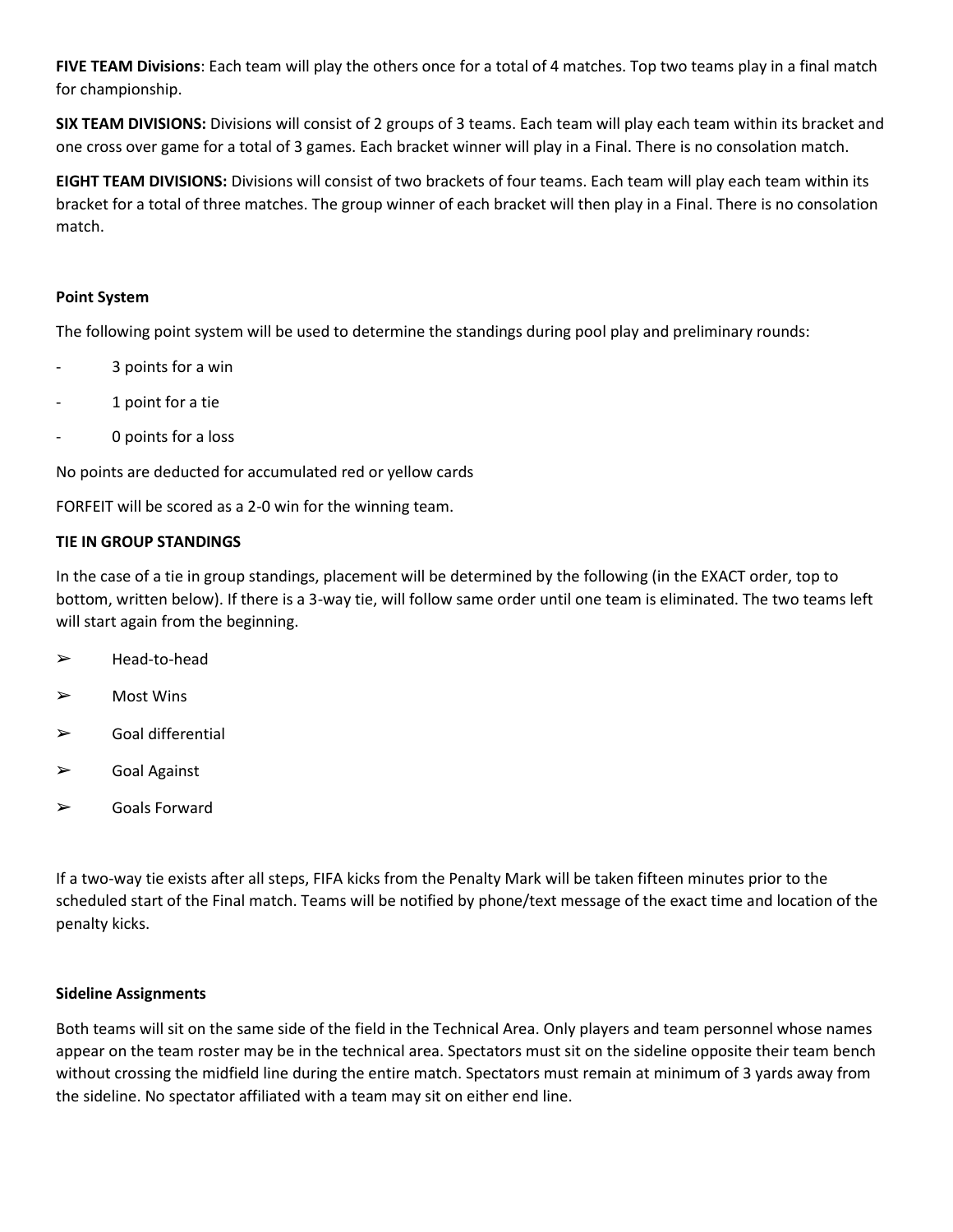## **Match Ball**

Limited tournament balls will be provided and carried to the field by the referees – home teams are responsible to provide a ball if not provided by tournament.

## **No Shows / Forfeit Time**

All games will begin on time and be considered a forfeit if the proper number of players is not present and dressed/ready for play at game time. The Field Marshal and/or Tournament Director may alter this rule if verifiable circumstances are presented.

### **Substitutions**

Substitutions are unlimited and may be made in the following game scenarios: Prior to YOUR teams throw in

- Prior to a goal kick for either team
- After a goal is scored by wither team
- After an injury if the referee stops play one for one (injured players only)
- Immediately after a player is yellow carded (carded player only)

## **Rules of Conduct**

All coaches have complete responsibility for the conduct of their players, team representatives, coaches, and spectators at all times. If, in the opinion of game/tournament officials, a game must be terminated for misconduct of any affiliated team member or spectator, the offending team will forfeit that game and may be subject to removal from the tournament or further discipline by the Tournament Director. If a team is removed from the tournament all previous points earned remain as recorded.

# **Conduct and Discipline – Red and Yellow Cards**

A player or team representative/coach given a red card in a game shall be expelled for the remainder of that game, shall not be replaced on the field, and is further suspended for the next scheduled match. The Tournament Director shall review all red card reports to determine if an additional suspension is to be administered for violent or unsportsmanlike conduct. Notification of additional suspension will be made by phone to a team representative within 2 hours of the game conclusion. Player cards for red carded players are turned in to the Tournament Director and passed on to governing body if suspension carries beyond the end of the tournament.

Receipt of two yellow cards in the same game constitutes a red card.

A red carded coach must immediately leave the technical area and may NOT sit in the spectator area. The coach must not continue to coach his/her team, nor may have contact with team personnel through electronic communication.

A red carded player may remain on the bench at the discretion of the referee but must remove his/her uniform indicating they are no longer eligible for entry. The red carded player or coach must have a suspension fulfillment form completed and signed on file with the tournament before returning to play.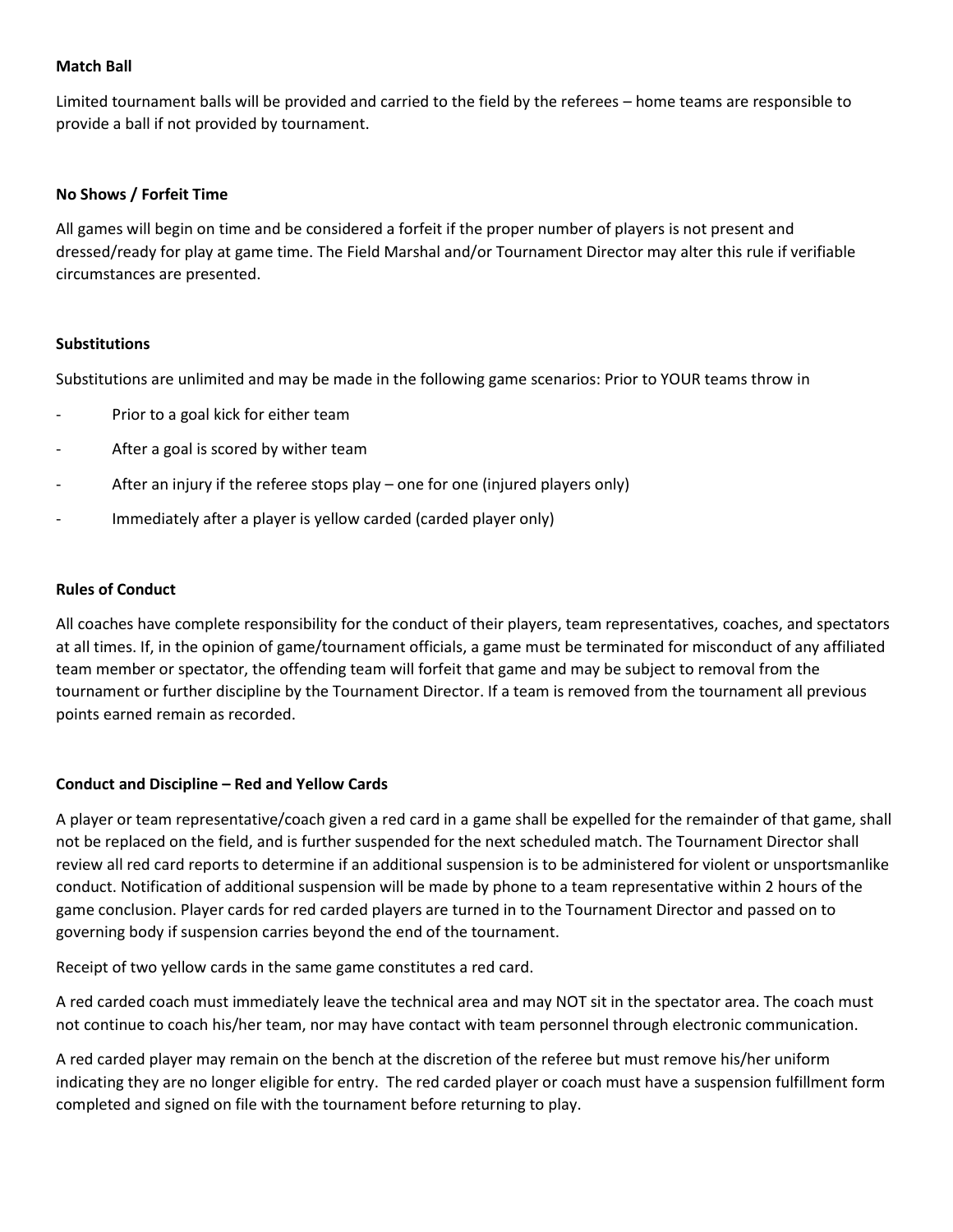# **PROTESTS/APPEALS: NO PROTESTS OR APPEALS WILL BE ALLOWED**

**DISPUTES:** All disputes will be settled by the Tournament director or designee and the decision will be final.

**AWARDS:** Team medals will be presented to the first and second place team in the U9-U19 ages.

**REFUNDS:** NO REFUNDS will be granted to any team accepted to participate in this Tournament.

**TOURNAMENT PLAY:** Each team is guaranteed a minimum of 3 games, with a maximum of 2 games per day.

**TRAINERS AND FIELD MARSHALLS:** The tournament will supply Field Marshalls and Athletic Trainers to help provide your teams a safe experience. Contact the check-in tent for the location of the Trainers.

**FIELD SET UP AND CONDITIONS:** It is the responsibility of each team to treat these facilities with care. The tournament expects that each team clean their sidelines and or pre-game gathering areas of all debris and trash, including tape, immediately after each game. Each field will have numerous trash receptacles, please use them. Your cooperation in this area will ensure that we are able to sue these facilities for future tournaments.

# **TBA's**

The Tournament Director reserves the right to amend brackets in the event a team pulls out of the tournament or is a no-show. The Tournament Director will ensure the remaining teams are provided the best possible experience and competitive play in maintaining the integrity of the event.

# **Inclement Weather Policy**

INCLEMENT WEATHER CONTIGENY PLAN: In the event of inclement weather, the Tournament Director reserves the right to modify all tournament rules to complete the tournament fairly and safely. The health and safety of players is our priority. The tournament has an obligation to protect the fields and facilities that are being used for tournament play. All decisions will be based on field conditions with input from city staff.

It is the responsibility of the coaches to be available for any contingencies and to monitor the tournament website for updates. Field Marshall's at the location will be informed of any changes and will provide instructions to all teams. Coaches are asked to be patient and remain flexible if this unfortunate situation arises.

# *\*\*\*All coaches/managers are to check their emails and schedules frequently.*

As a result of inclement weather, and at the direction of the Tournament Director, one of the schedules will be implemented

- All games are to continue as scheduled.
- Eliminate pre-game warm up on the field, game times to continue as scheduled.
- Eliminate pre-game warm-up on the field and shorten all games. The Tournament Committee will determine the game length.
- Re-schedule game to another time and or date.
- Cancelled games will sit with a 0-0 score.

Event organizers will not issue refunds or reimbursements of tournament fees for cancellation or forfeiture of individual games.